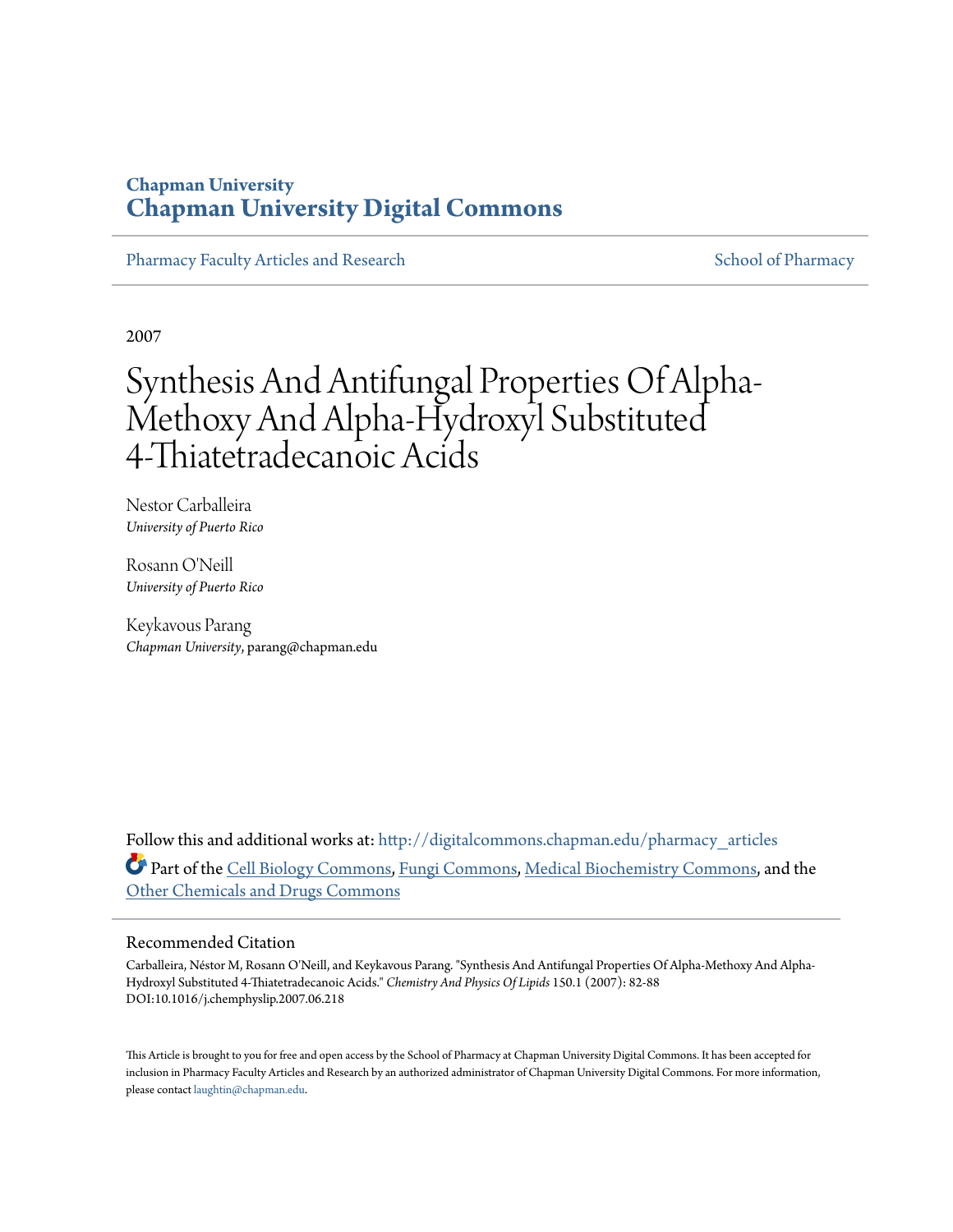# Synthesis And Antifungal Properties Of Alpha-Methoxy And Alpha-Hydroxyl Substituted 4-Thiatetradecanoic Acids

## **Comments**

NOTICE: this is the author's version of a work that was accepted for publication in *Chemistry And Physics Of Lipids*. Changes resulting from the publishing process, such as peer review, editing, corrections, structural formatting, and other quality control mechanisms may not be reflected in this document. Changes may have been made to this work since it was submitted for publication. A definitive version was subsequently published in *Chemistry And Physics Of Lipids*, volume 150, issue 1, 2007. [DOI: 10.1016/](http://dx.doi.org/10.1016/j.chemphyslip.2007.06.218) [j.chemphyslip.2007.06.218](http://dx.doi.org/10.1016/j.chemphyslip.2007.06.218)

The Creative Commons license below applies only to this version of the article.

#### **Creative Commons License** <u>@O®©</u>

This work is licensed under a [Creative Commons Attribution-Noncommercial-No Derivative Works 4.0](http://creativecommons.org/licenses/by-nc-nd/4.0/) [License.](http://creativecommons.org/licenses/by-nc-nd/4.0/)

**Copyright** Elsevier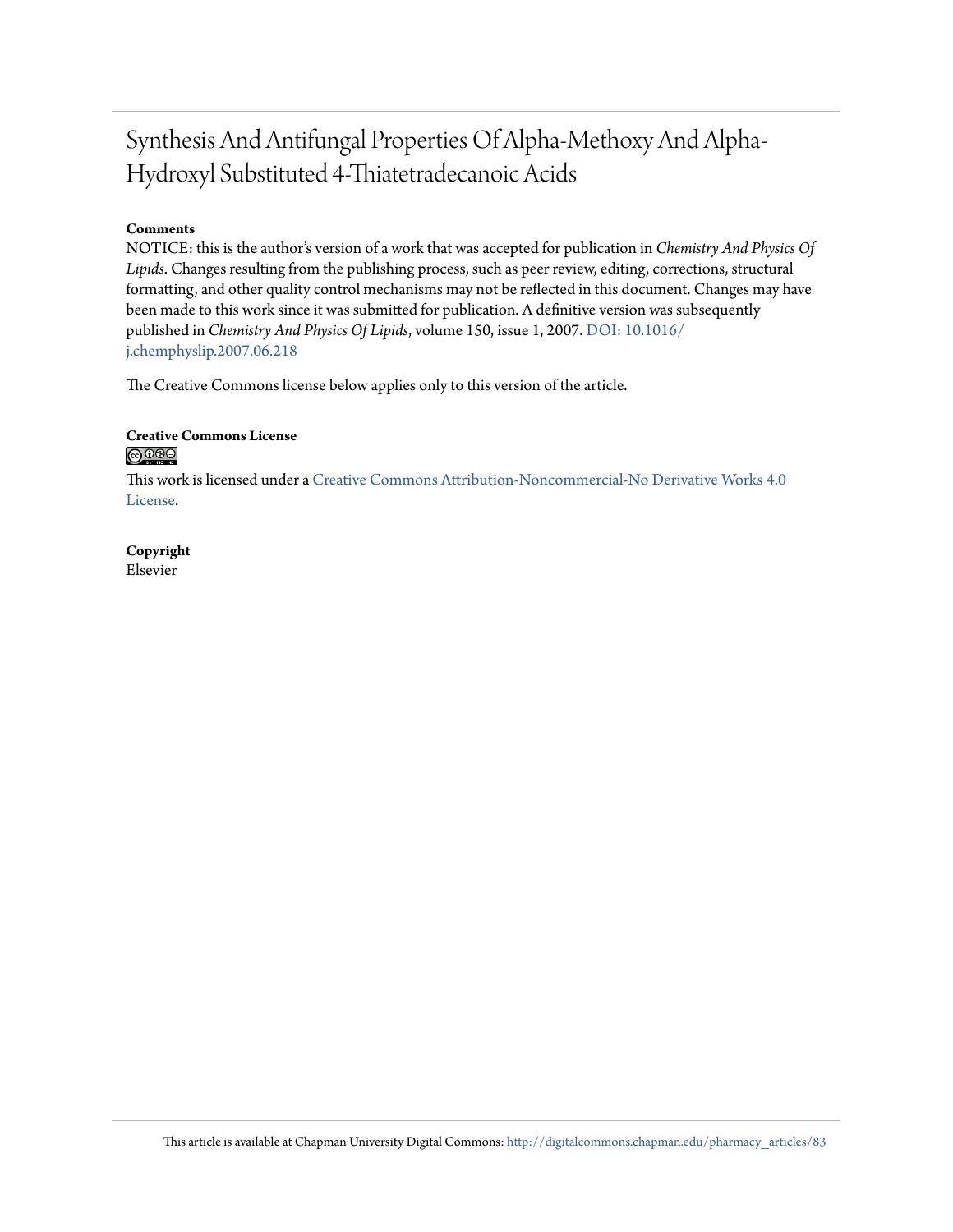

# NIH Public Access

**Author Manuscript**

*Chem Phys Lipids*. Author manuscript; available in PMC 2008 November 1.

Published in final edited form as: *Chem Phys Lipids*. 2007 November ; 150(1): 82–88.

# **Synthesis and antifungal properties of α-methoxy and α-hydroxyl substituted 4-thiatetradecanoic acids**

**Néstor M. Carballeira**\*,1, **Rosann O'Neill**1, and **Keykavous Parang**2

1*Department of Chemistry, University of Puerto Rico, P.O. Box 23346, San Juan, Puerto Rico 00931-3346*

2*Department of Biomedical and Pharmaceutical Sciences, College of Pharmacy, University of Rhode Island, Kingston, USA.*

# **Abstract**

4-Thiatetradecanoic acid exhibited weak antifungal activities against *Candida albicans* (ATCC 60193), *Cryptococcus neoformans* (ATCC 66031), and *Aspergillus niger* (ATCC 16404) (MIC = 4.8-12.7 mM). It has been demonstrated that α-methoxylation efficiently blocks β-oxidation and significantly improve the antifungal activities of fatty acids. We examined whether antifungal activity of 4-thiatetradecanoic acid can be improved by α-substitution. The unprecedented  $(±)$ -2-hydroxy-4thiatetradecanoic acid was synthesized in four steps (20% overall yield), while the  $(\pm)$ -2-methoxy-4thiatetradecanoic acid was synthesized in five steps (14% overall yield) starting from 1-decanethiol. The key step in the synthesis was the hydrolysis of a trimethylsilyloxynitrile. In general, the novel  $(\pm)$ -2-methoxy-4-thiatetradecanoic acid displayed significantly higher antifungal activities against *Candida albicans* (ATCC 60193), *Cryptococcus neoformans* (ATCC 66031), and *Aspergillus*  $niger (ATCC 16404) (MIC = 0.8-1.2$  mM), when compared with 4-thiatetradecanoic acid. In the case of *C. neoformans* the (±)-2-hydroxy-4-thiatetradecanoic acid was more fungitoxic (MIC = 0.17 mM) than the α-methoxylated analog, but not as effective against *A. niger* (MIC = 5.5 mM). The enhanced fungitoxicity of the  $(\pm)$ -2-methoxy-4-thiatetradecanoic acid, as compared to decylthiopropionic acid, might be the result of a longer half-life in the cells due to a blocked  $\beta$ -oxidation pathway which results in more time to exert its toxic effects. Thus, these novel fatty acids may have applications as probes to study fatty acid metabolic routes in human cells.

## **Keywords**

antifungal; decylthiopropionic acid; methoxylated fatty acids; synthesis; thia fatty acids

# **1. Introduction**

Thia fatty acids with the sulfur atom at the 3 and 4 positions have been of considerable interest for their effects on the metabolism of fatty acids (Dyroy et al., 2006; Skrede et al., 1997). The 3-thia fatty acids have been reported to decrease the serum concentration of triacylglycerols and cholesterol and to induce in hepatocytes peroxisomal β-oxidation more efficiently than normal fatty acids (Hovik et al., 1990; Skrede et al., 1995). In particular, tetradecylthioacetic acid is also known to have beneficial antioxidant properties, to lower hyperglycemia, and

<sup>\*</sup>Corresponding author. Tel.: 787-764-0000 x 4791; fax: 787-756-8242 *E-mail address:* nmcarballeira@uprrp.edu (N.M. Carballeira)

**Publisher's Disclaimer:** This is a PDF file of an unedited manuscript that has been accepted for publication. As a service to our customers we are providing this early version of the manuscript. The manuscript will undergo copyediting, typesetting, and review of the resulting proof before it is published in its final citable form. Please note that during the production process errors may be discovered which could affect the content, and all legal disclaimers that apply to the journal pertain.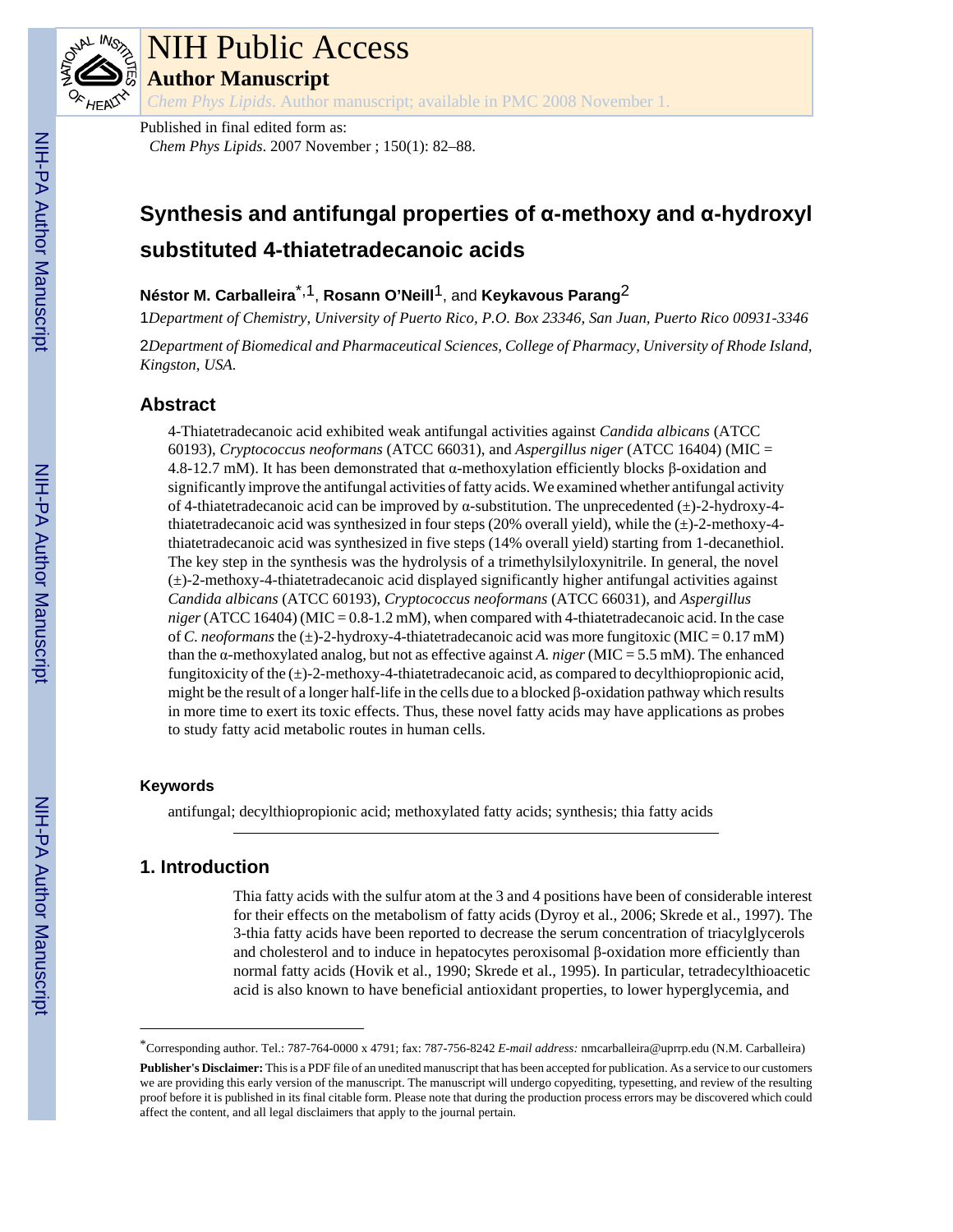displays a positive effect on insulin levels (Dyroy et al., 2006). On the other hand, 4-thia fatty acids inhibit β-oxidation (or it occurs rather slowly) in peroxisomes and mitochondria thereby inducing hepatic lipidosis when administered to rats, i.e., the hepatic levels of triacylglycerols are increased (Hvattum et al., 1992). The difference between the 3- and 4-thia fatty acids can be ascribed as to the position of the sulfur atom in the fatty acyl chain; the 3-thia fatty acids can not be β-oxidized and are rather metabolized by ω-oxidation (Gudbrandsen et al., 2005). On the other hand, the 4-thia fatty acids can be β-oxidized once, but the resulting metabolites (alkylthioacrylyl-CoA) accumulate in the mitochondria thereby inhibiting fatty acid oxidation (Hvattum et al., 1992).

Despite much of the above studies on the metabolism of thia fatty acids in humans nothing is known as to their antifungal properties. However, earlier work by Gordon and collaborators (Kishore et al. 1993) indicated that the myristoyl-CoA:protein *N*-myristoyltransferase (NMT) of the yeast *Saccharomyces cerevisiae*, an enzyme that catalyzes the transfer of myristic acid (C<sub>14:0</sub>) from myristoyl-CoA to the  $\alpha$ -amino nitrogen of glycine, has a greater affinity for 4thiatetradecanoic acid than for the 3-thiatetradecanoic acid (Kishore et al., 1993). Moreover, when the authors compared human NMT versus *S. cerevisiae* NMT they found that the 4 thiatetradecanoic acid has a greater affinity for the *S. cerevisiae* NMT than for the human NMT. On the other hand, the 3-thiatetradecanoic acid had almost the same affinity for both types of NMTs (Kishore et al., 1993).

Our studies showed that 4-thiatetradecanoic acid has weak antifungal activities against *Candida albicans* (ATCC 60193), *Cryptococcus neoformans* (ATCC 66031), and *Aspergillus niger* (ATCC 16404) (MIC = 4.8-12.7 mM). We have previously shown that  $\alpha$ -methoxylation of tetradecanoic acid can significantly improve the antifungal activities of tetradecanoic acid (Carballeira et al., 2005). We investigated whether α-substitution of 4-thiatetradecanoic acid can improve the antifungal activities of 4-thiatetradecanoic acid by inhibition of β-oxidation or fungi NMT.

It was our expectation that the  $\alpha$ -methoxy substitution would essentially block the only  $\beta$ oxidation pathway left for the 4-thia fatty acid thus allowing for only by ω-oxidation to be the most likely catabolic pathway for this novel fatty acid, which could render the  $\alpha$ -methoxy 4thia fatty acid metabolically similar to a 3-thia fatty acid and thus become a good tool for further lipid metabolic studies. Furthermore, based on our previous findings (Carballeira et al., 2005), it was expected that the  $\alpha$ -methoxy-4-thia fatty acid to be a better antifungal compound than the parent 4-thia fatty acid. Therefore, in this work we present the first total synthesis for a 2-methoxy-4-thia fatty acid, namely the (±)-2-methoxy-4-thiatetradecanoic acid (**1**), and report on its antifungal properties and compare it to other analogs of similar chain lengths.

#### **2. Materials and methods**

#### **2.1 Instrumentation**

<sup>1</sup>H NMR (300 MHz) and <sup>13</sup>C NMR (75 MHz) were recorded on a Bruker DPX-300 spectrometer. <sup>1</sup>H NMR chemical shifts are reported with respect to internal  $(CH<sub>3</sub>)<sub>4</sub>Si$  (77.0) ppm),  $^{13}$ C NMR chemical shifts are reported in parts per million relative to CDCl<sub>3</sub> (77.0 ppm). GC/MS analyses were recorded at 70 eV using a Hewlett Packard 5972A MS equipped with a 30 m  $\times$  0.25 mm special performance capillary column (HP-5MS) of polymethyl siloxane crosslinked with 5% phenyl methylpolysiloxane. High resolution mass spectral data was performed at the Emory University Mass Spectrometry Center on a thermo LTQ-FTMS using flow injection analysis.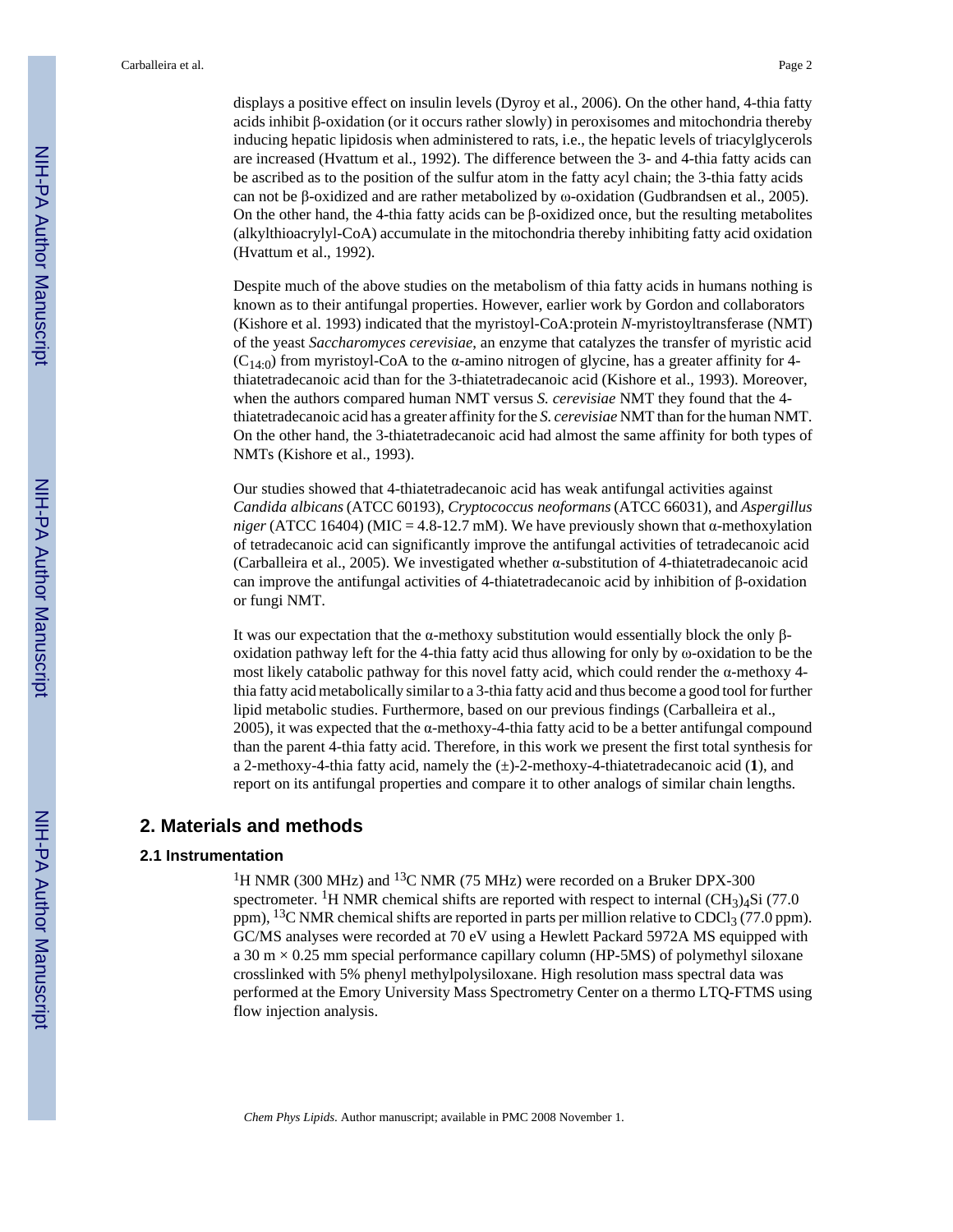#### **2.2. 2-(2-Thiadodecanoyl)-1,3-dioxolane (2)**

Into a two necked 100 mL round-bottomed flask equipped with a magnetic stirrer and a condenser was added NaH (0.54g, 23.0 mmol) and diluted with THF (10mL). The solution was kept under argon. The temperature was lowered to  $0^{\circ}$ C and the 1-decanethiol (4.6 mL, 23.0 mmol) was slowly added to the solution. The reaction mixture was warmed to room temperature in a period of 35 min, then cooled to 0°C and the 2-(2-bromomethyl)-1,3-dioxolane (1.5 mL, 15.0 mmol) was added. The reaction was refluxed for 5 h and extracted with ether (2  $\times$  15 mL), dried over Na<sub>2</sub>SO<sub>4</sub>, and filtered. The solvent was removed in vacuo affording 3.59 g of 2-(2-thiadodecanoyl)-1,3-dioxolane (2) (92% yield). <sup>1</sup>H NMR (CDCl<sub>3</sub>)  $\delta$  5.04 (1H, t, *J* = 4.6 Hz, H-2), 4.00 (2H, AA' BB', -OCH2-), 3.88 (2H, AA' BB', -OCH2-), 2.70 (2H, d, *J* = 4.6 Hz, H-1′), 2.60 (2H, t, *J* = 7.4 Hz, H-3′), 1.57 (2H, quintet, *J* = 7.4 Hz, H-4′), 1.35 (2H, m, H-5), 1.25 (12H, brs, -CH<sub>2</sub>-), 0.86 (3H, t, *J* = 7.0 Hz, - CH<sub>3</sub>-); <sup>13</sup>C NMR (CDCl<sub>3</sub>) *δ* 104.3 (d, C-2), 65.2 (t), 35.4 (t), 32.9 (t), 31.9 (t), 29.6 (t), 29.51 (t), 29.47 (t), 29.3 (t), 29.2 (t), 28.8 (t), 22.6 (t), 14.1 (q, CH3); GC-MS (70 eV) *m/z* (relative intensity) 260 (*M*+, 2), 187 (1), 87 (1), 86 (1), 83 (1), 75 (1), 74 (3), 73 (100), 69 (2), 67 (1), 61 (3), 60 (1), 59 (1), 57 (2), 56 (1), 55 (5); HRMS (ESI) Calcd for  $C_{14}H_{17}O_2S$  [M-H]<sup>+</sup> 259.1726, found 259.1724.

#### **2.3. 3-Thiatetradecanal (3)**

Into a 100 mL round-bottomed flask equipped with a magnetic stirrer was added the dioxolane **2** (2.0g, 8.0 mmol) diluted with 20 mL of a solution of water/acetone (1:1). Amberlyst 15® (excess) was added to the solution which was stirred at  $60^{\circ}$ C for 24h. The reaction mixture was filtered, extracted with ethylacetate ( $2 \times 20$  mL) and dried over Na<sub>2</sub>SO<sub>4</sub>. The solvent was removed in vacuo affording 1.05 g (60 % yield) of 3-thiatetradecanal (3). <sup>1</sup>H NMR (CDCl<sub>3</sub>) *δ* 9.45 (1H, t, *J* = 3.5 Hz, CHO), 3.17 (2H, d, *J* = 3.5 Hz, H-2), 2.42 (2H, t, *J* = 7.4 Hz, H-4), 1.55 ( 2H, quintet, *J* = 7.4 Hz, H-5), 1.34 (2H, m, H-6), 1.25 (12H, brs, -CH<sub>2</sub>-), 0.87 (3H, t,  $J = 6.9$  Hz,  $\text{- CH}_3$ ; <sup>13</sup>C NMR (CDCl<sub>3</sub>)  $\delta$  193.9 (d, C-1), 41.4 (t), 31.8 (t), 31.6 (t), 30.9 (t), 29.5 (t), 29.4 (t), 29.2 (t), 29.1 (t), 28.6 (t), 22.6 (t), 14.1 (q, CH3); GC-MS (70 eV) *m/z* (relative intensity) 216 (*M*+, 16), 188 (6), 187 (44), 173 (25), 171 (3), 143 (4), 129 (18), 115 (7), 112 (3), 101 (16), 99 (3), 97 (23), 96 (4), 95 (3), 89 (5), 88 (5), 87 (28), 85 (5), 84 (8), 83 (57), 82 (7), 81 (6), 77 (3), 76 (6), 75 (7), 71 (10), 70 (14), 69 (54), 68 (8), 67 (12), 65 (2), 63 (4), 62 (4), 61 (90), 60 (26), 57 (32), 56 (18), 55 (100).

#### **2.4. (±)-2-Trimethylsilyloxy-4-thiatetradecanonitrile (4)**

Into a 100 mL round-bottomed flask equipped with a magnetic stirrer was added the 3 thiatetradecanal (**3**) (1.48 g, 7.0 mmol) diluted in dichloromethane (10 mL). The temperature was lowered to  $0^{\circ}$ C and trimethylsilyl cyanide (1.19 mL, 9.0 mmol) was added. After 1 min three drops of Et<sub>3</sub>N were added and the solution was stirred at  $0^{\circ}$ C for 3 h. The solution was extracted with ether  $(2 \times 15 \text{ mL})$ , dried over Na<sub>2</sub>SO<sub>4</sub> and the solvent removed in vacuo. The reaction afforded 1.64 g (74% yield) of nitrile **4** as a viscous oil, which was used for the next step without further purification. <sup>1</sup>H NMR (CDCl<sub>3</sub>)  $\delta$  4.46 (1H, t, *J* = 6.7 Hz, H-2), 2.84 (2H, d, *J* = 6.7 Hz, H-3), 2.64 (2H, t, *J* = 7.4 Hz, H-5), 1.58 (2H, m, H-6), 1.37 (2H, m), 1.26 (12H, brs, -CH2-), 0.87 (3H, t, *J* = 6.4 Hz, -CH3), 0.2 (9H, s, -Si(CH3)3); 13C NMR (CDCl3) *δ* 119.3 (d, C-2), 62.8 (t), 37.5 (t), 33.3 (t), 31.9 (t), 29.6 (t), 29.5 (t), 29.4 (t), 29.3 (t), 29.2 (t), 28.7 (t), 22.7 (t), 14.1 (q), -0.38 (q); GC-MS (70 eV) *m/z* (relative intensity) 315 (*M*+, 4), 300 (3), 189 (5), 188 (13), 187 (100), 144 (2), 133 (6), 117 (4), 97 (13), 87 (3), 85 (4), 84 (5), 83(29), 81 (2), 75 (9), 73 (22), 71 (6), 70 (2), 69 (17), 61 (30), 59 (4), 57 (13), 55 (22).

#### **2.5. (±)-2-Hydroxy-4-thiatetradecanoic acid (5)**

Into a 50 mL round-bottomed flask equipped with a magnetic stirrer was added the nitrile **4** (0.60 g, 2.0 mmol) diluted in 5.0 mL of concentrated HCl. The solution was stirred overnight at room temperature followed by 2h at 65°C. The reaction mixture was washed with water,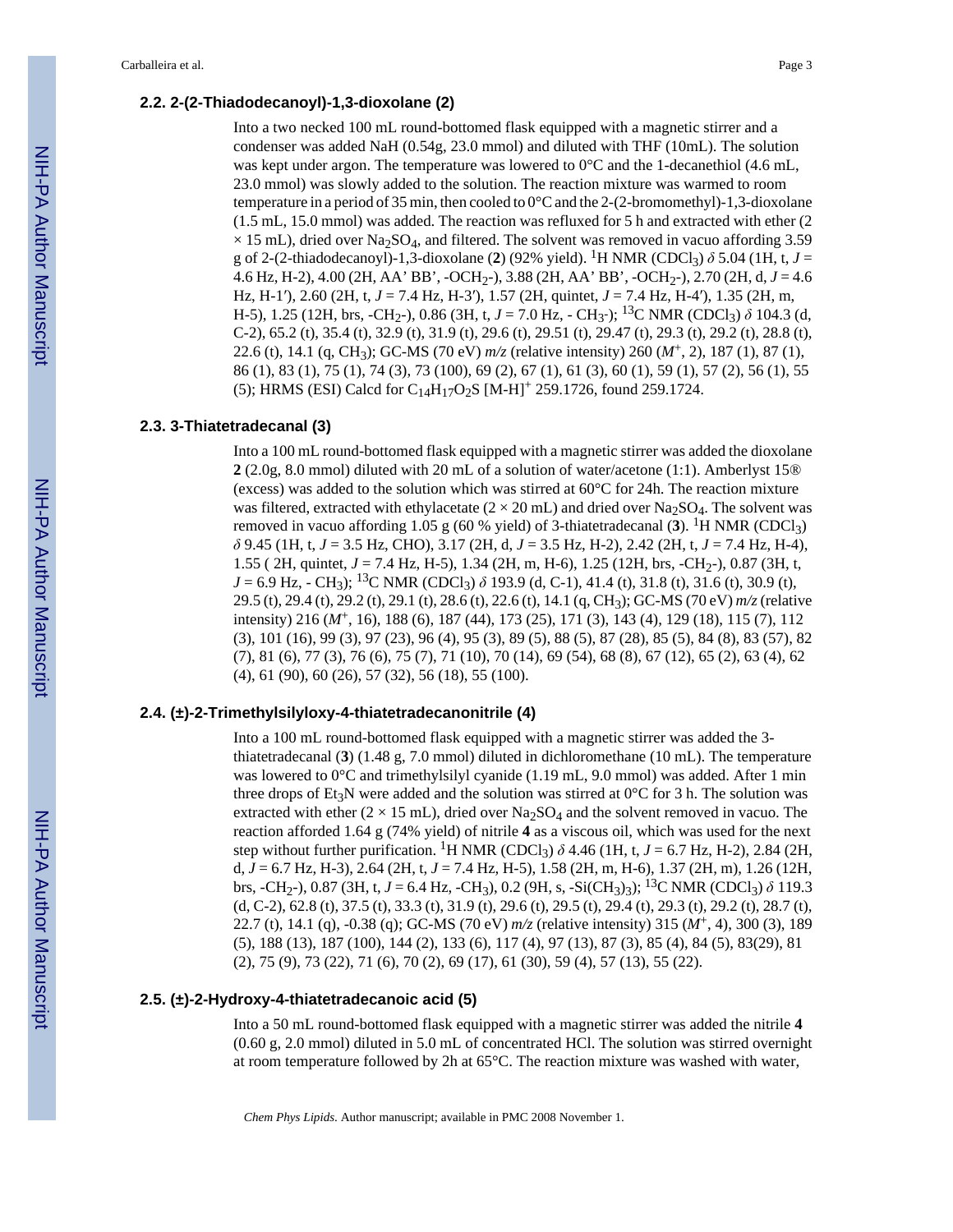extracted with ether ( $2 \times 10$  mL), and dried over Na<sub>2</sub>SO<sub>4</sub>. The solvent was removed in vacuo affording 0.26 g (50% yield) of (±)-2-hydroxy-4-thiatetradecanoic acid (**5**) as a white solid. mp 84-86°C; 1H NMR (CDCl3) *δ* 4.40 (1H, dd, *J* = 4.2 Hz, *J* = 6.3 Hz, H-2), 3.05 (1H, dd, *J* = 4.2 Hz, *J* = 14.2 Hz, H-3), 2.90 (1H, dd, *J* = 6.3 Hz, *J* = 14.2 Hz, H-3), 2.55 (2H, t, *J* = 7.2 Hz, H-5), 1.58 (2H, quintet,  $J = 7.2$  Hz, H-6), 1.35 (2H, m), 1.25 (12H, brs, -CH<sub>2</sub>-), 0.87 (3H, t,  $J = 5.9$  Hz, -CH<sub>3</sub>); <sup>13</sup>C NMR (CDCl<sub>3</sub>)  $\delta$  176.6 (s, C-1), 69.8 (d), 36.2 (t), 32.9 (t), 31.9 (t), 29.5 (t), 29.3 (t), 29.2 (t), 28.8 (t), 22.7 (t), 14.1 (q); HRMS (ESI) Calcd for  $C_{13}H_{25}O_3S$  [M-H]+ 261.1535, found 261.1527.

#### **2.6. Methyl (±)-2-hydroxy-4-thiatetradecanoate (5a)**

Was prepared from **5** to confirm GC purity by means of the reaction of the acid with methanolic HCl followed by purification using column chromatography on Si gel eluting with hexane/ ether (9:1). GC-MS (70 eV)  $m/z$  (relative intensity) 276 (M<sup>+</sup>, 11), 258 (4), 226 (2), 217 (8), 198 (2), 189 (5), 188 (13), 187 (100), 184 (5), 173 (10), 171 (7), 146 (3), 135 (2), 119 (5), 118 (8), 103 (7), 97 (28), 95 (3), 89 (12), 87 (18), 83 (67), 71 (16), 69 (55), 67 (11), 61 (90), 59 (18), 57 (40), 56 (12), 55 (97).

#### **2.7. (±)-2-Methoxy-4-thiatetradecanoic acid (1)**

Into a 50 mL round-bottomed flask was placed NaH (0.13 g, 5.0 mmol) diluted in THF (5 mL). Then 2-hydroxy-4-thiatetradecanoic acid (**5**) (0.20 g, 0.76 mmol) in 5mL of THF, was added to the reaction mixture. The reaction was stirred for 20 min, then cooled to  $0^{\circ}$ C and iodomethane (0.5 mL, 6.0 mmol) was slowly added. The reaction was stirred for 4 h at room temperature, and then HCl(conc) was added to make the solution acidic. The reaction mixture was extracted with ether  $(2 \times 10 \text{ mL})$ , dried over Na<sub>2</sub>SO<sub>4</sub>, and the solvent was removed in vacuo. The crude product was purified using silica gel column chromatography and eluting first with hexane/ EtOAc  $(9:1)$  to remove the impurities, followed by hexane/EtOAc  $(7:3)$  to obtain 0.15 g (70%) yield) of the ( $\pm$ )-2-methoxy-4-thiatetradecanoic acid (1) as a viscous oil. <sup>1</sup>H NMR (CDCl<sub>3</sub>)  $\delta$ 3.98 (1H, dd, *J* = 4.4 Hz, *J* = 6.9 Hz, H-2), 3.48 (3H, s, -OCH3), 2.95 (1H, dd, *J* = 4.4 Hz, *J* = 14.0 Hz, H-3), 2.85 (1H, dd, *J* = 6.9 Hz, *J* = 14.0 Hz, H-3), 2.59 (2H, t, *J* = 7.4 Hz, H-5), 1.55 (2H, quintet, *J* = 7.4 Hz, H-6), 1.34 (2H, m), 1.26 (12H, brs, -CH2-), 0.87 (3H, t, *J* = 6.4 Hz, - CH<sub>3</sub>); <sup>13</sup>C NMR (CDCl<sub>3</sub>) δ 175.9 (s, C-1), 80.7 (d, C-2), 58.7 (q, OCH<sub>3</sub>), 34.1 (t), 33.2 (t), 31.9 (t), 29.53 (t), 29.49 (t), 29.3 (t), 29.2 (t), 29.0 (t), 28.8 (t), 22.6 (t), 14.1 (q, CH3); GC-MS (70 eV) *m/z* (relative intensity) 276 (M+, 1), 248 (1), 247 (3), 246 (21), 231 (1), 189 (1), 188 (2), 187 (13), 185 (1), 176 (1), 175 (6), 174 (14), 173 (100), 171 (2), 161 (3), 143 (1), 140 (1), 129 (3), 120 (1), 119 (4), 112 (1), 111 (2), 107 (3), 106 (13), 105 (3), 101 (2), 97 (7), 96 (1), 91 (2), 90 (1), 89 (14), 88 (8), 87 (6), 85 (2), 84 (3), 83 (11), 82 (2), 81 (1), 79 (1), 75 (1), 73 (3), 71 (2), 70 (4), 69 (8), 68 (1), 67 (3), 61 (6), 60 (3), 59 (2), 57 (5), 56 (4), 55 (12). HRMS (ESI) Calcd for C14H27O3S [M-H]+ 275.1675, found 275.1680.

#### **2.8 4-Thiatetradecanoic acid**

Was obtained in a 75% yield from the reaction of 3-bromopropionic acid (1g, 6 mmol) and decanethiol (2.4 mL, 12 mmol) using NaH in THF and following the procedure described by Skrede (Skrede et al., 1997).

#### **2.9 Microorganisms**

*C. albicans* ATCC 60193, *A. niger* ATCC 16404, and *C. neoformans* ATCC 66031 were obtained from American Type Culture Collection, Manassas, Virginia. Stock cultures were kept on Sabouraud dextrose agar (SDA; Becton-Dickinson and Co., Sparks, Maryland). Subcultures were prepared on SDA at 35-37°C. Suspension cultures were prepared by inoculation of single colonies in 7 ml of normal saline solution. Prior to preparation of susceptibility assays, yeast cells were resuspended in normal saline to make a transmittance of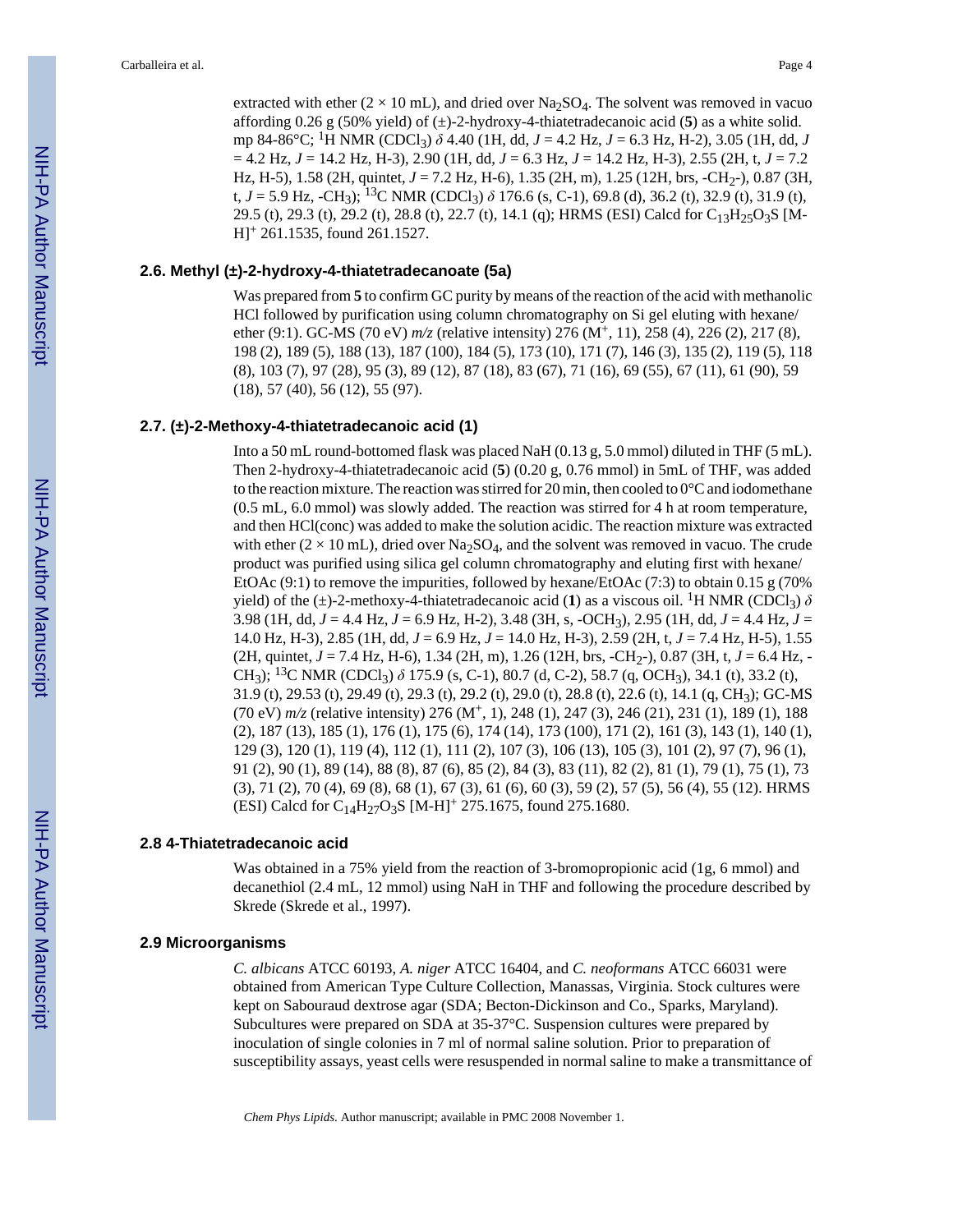73-75% at 530 nm. This transmittance provides a concentration of 10<sup>6</sup> cells/ml for *C.* ablicans or *C. neoformans* and 10<sup>6</sup> spores/ml for *A. niger* in saline medium when compared to the control tube. The media was Sabourad dextrose broth (SDB; Becton Dickinson and Co., Sparks, Maryland).

#### **2.10 Chemicals and antifungal agents**

Amphotericin B (AMB) was purchased from Acros, New Jersey, USA and was kept as a 0.005 mM stock in DMSO at 0°C and used during one week of preparation. Fluconazole (FLC) was purchased from Medisa Inc., New York, USA, or was provided from Vera Laboratories Ltd, Hyderabad, India, and was kept as a 0.02 mM stock solution at 0°C. Working dilutions were made in SDB medium. The final maximum concentration of DMSO in the assays was 5% (v/ v). DMSO was not inhibitory to the organisms in the concentrations tested.

#### **2.11 Susceptibility testing**

Microdilutions for control experiments with *C. albicans*, *A. niger*, and *C. neoformans* were the modified method of National Committee for Clinical Laboratory Standards (NCCLS) method as described by Galgani (Galgani, 1993) and by the more recent NCCLS M27-A microdilution methods as described previously (Carballeira et al., 2004; Nam et al., 2004). Dilutions were prepared in 0.1 ml of SDB; the inocula were either 10<sup>4</sup> *C. albicans* or *C. neoformans* cells or *A. niger* spores. The tubes were incubated for 24-28 h at  $36 \pm 1$  °C, and turbidity was read visually. MICs were calculated in comparison to growth control as the lowest concentration that shows inhibition for AMB, FLC, and the test compounds.

# **3. Results and discussion**

A five-step synthesis for the (±)-2-methoxy-4-thiatetradecanoic acid (**1**) was accomplished as outlined in Scheme 1. This synthesis started with commercially available 1-decanethiol that was coupled with 2-(2-bromomethyl)-1,3-dioxolane under basic conditions using NaH in dry THF affording the 2-(2-thiadodecanoyl)-1,3-dioxolane (**2**) in a 92% yield. The acetal in dioxolane **2** was removed by treatment with acidic Amberlyst 15® (wet) ion-exchange resin in acetone-water (1:1) for 24h, which afforded the 3-thiatetradecanal (**3**) in a 60% yield. The aldehyde **3** was then reacted with trimethylsilyl cyanide and triethylamine in dichloromethane at 0°C affording the (±)-2-trimethylsilyloxy-4-thiatetradecanonitrile (**4**) in a 74% yield. Hydrolysis of the nitrile **4** was carried out in the presence of concentrated HCl by stirring for 24 h at room temperature followed by 2h at 65°C, which resulted in a 50% yield of the desired (±)-2-hydroxy-4-thiatetradecanoic acid (**5**). The hydrolysis of the nitrile **4** was the key step in this synthesis. The desired α-methoxylated 4-thia fatty acid **1** was then obtained in a 70% yield in the reaction of the α-hydroxy acid **5** with sodium hydride and iodomethane in tetrahydrofuran (THF) which only afforded methylation at the α-hydroxy group and not at the carboxylic acid. The overall yield for this five-step synthesis was 14%. Our developed synthetic methodology can be applied to synthesize other methoxylated 4-thia fatty acid analogs with different chain lengths by just changing the length of the starting 1-alkanethiol.

The fungitoxicity of the novel α-substituted 4-thia fatty acids **5** and **1**, as compared to 4 thiatetradecanoic acid and other analogs, is presented in Table 1. It is interesting to note that the 4-thiatetradecanoic acid is quite benign ( $MIC = 5-12$  mM) since it is less toxic to the studied fungi than even myristic acid. As compared to the parent 4-thiatetradecanoic acid both αhydroxylation and α-methoxylation increased the fungitoxicity of the 4-thia fatty acid. In general, α-methoxylation was more effective in increasing the antifungal activity (MIC = 0.8-1.2 mM) of the 4-thiatetradecanoic acid towards all the studied fungal strains (Table 1). However, there were some interesting differences between the strains. For example, in the case of *C. albicans* (ATCC 60193) α-hydroxylation and α-methoxylation were equally effective in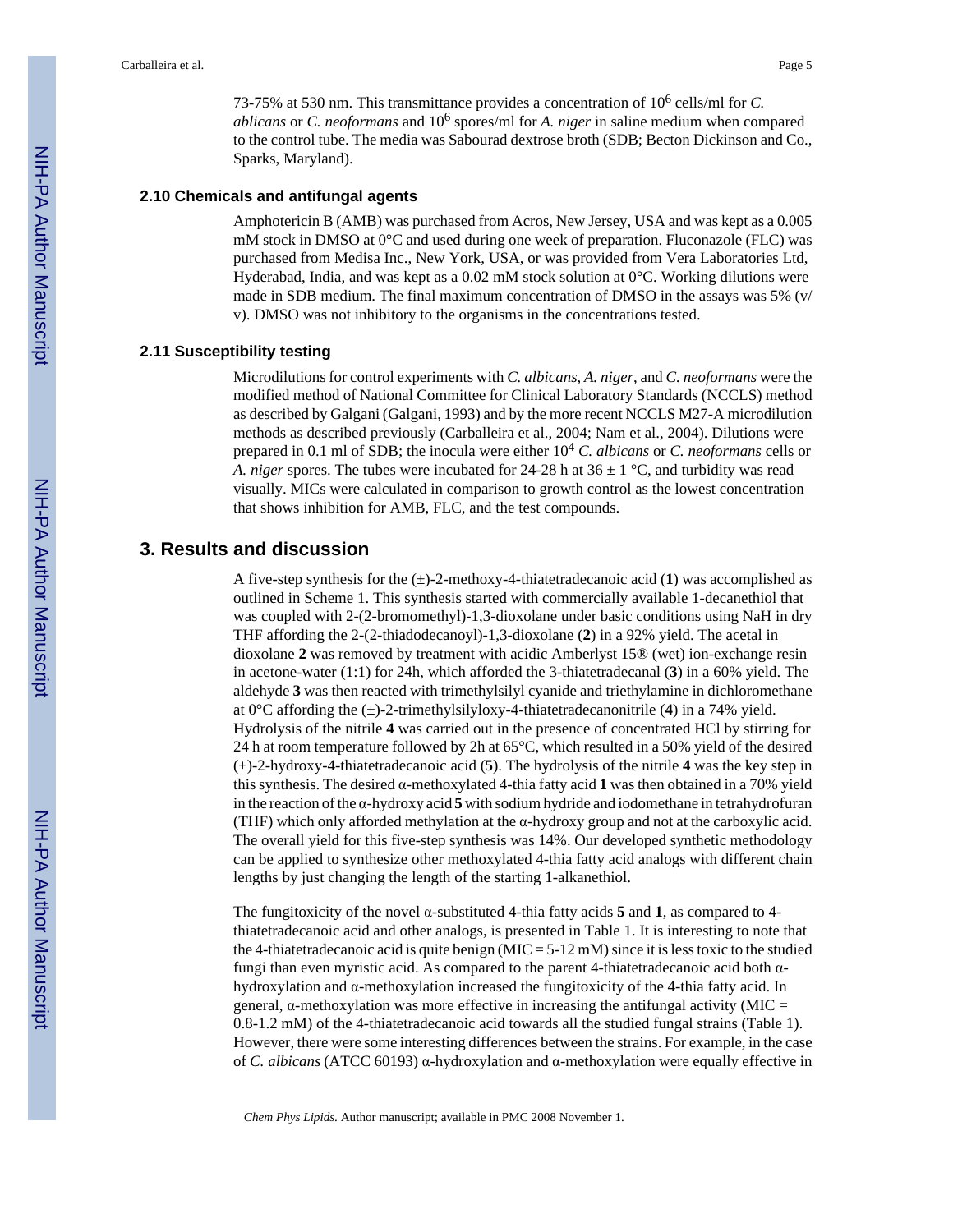increasing the antifungal activity ( $MIC = 1.0{\text -}1.2$  mM) of the 4-thiatetradecanoic acid. However, in the case of *C. neoformans* (ATCC 66031) α-hydroxylation (MIC = 0.17 mM) was about seven fold more effective than  $\alpha$ -methoxylation (MIC = 1.24 mM) in increasing the fungitoxicity of the 4-thia fatty acid. In the case of *A. niger* (ATCC 16404) α-hydroxylation did not improve significantly the antifungal activity when compared to the parent analog. However,  $\alpha$ -methoxylation enhanced the antifungal activity towards *A. niger* (MIC = 0.8 mM) approximately eight fold higher than that of 4-thiatetradecanoic acid ( $MIC = 6.3$  mM).

In Table 1 the previously reported antifungal activities of  $(\pm)$ -2-methoxy-4-oxatetradecanoic acid (Carballeira et al., 2005) have been given to compare the effect of 4-oxa substitution vs. 4-thia substitution on antifungal activities. With respect to *C. neoformans* (ATCC 66031) and *A. niger* (ATCC 16404) the  $(\pm)$ -2-methoxy-4-oxatetradecanoic acid was a better antifungal fatty acid (MIC = 0.08-0.22 mM) than **1** (MIC = 0.8-1.2 mM). However, against *C. albicans* (ATCC 60193) the (±)-2-methoxy-4-thiatetradecanoic acid (**1**) was about three fold more fungitoxic (MIC = 1.24 mM). Overall, the  $(\pm)$ -2-methoxytetradecanoic acid continues to be the most effective antifungal fatty acid of the series ( $MIC = 0.11$  mM) against the three fungal strains tested.

From our results it is clear that  $\alpha$ -methoxylation increases the fungitoxicity of 4thiatetradecanoic acid towards the studied fungal strains. The rationale behind the increased fungitoxicity of **1** versus the 4-thiatetradecanoic acid could be the result of several factors. There are clear differences in the way acid **1** is metabolized by the fungi as compared to 4 thiatetradecanoic acid. The presence of the additional α-methoxy group should introduce sufficient steric effect at the α-position to delay the β-oxidation of acid **1**, thus leaving ωoxidation and sulfur oxidation as the most likely metabolic pathways for **1**. This steric blockade should increase the half-life of acid **1** in the cell as compared to the half-life of the 4 thiatetradecanoic acid, which can go through one cycle of β-oxidation. Since **1** is expected to have longer half-life in the fungal cells, it possibly gets incorporated more efficiently into the membrane phospholipids of the fungi and causes membrane disruption and eventual antifungal activities (Hvattum et al., 1992). Presumably, sulfur oxidation occurs more rapidly than methoxy hydroxylation (removal of the  $\alpha$ -methoxy group) or  $\omega$ -oxidation (Alterman et al., 1995), and metabolites such as the 2-methoxydecylsulfoxypropionic acid and 2 methoxycarboxymethylsulfoxypropionic acid could also be accumulating in the fungal cells (Hvattum et al., 1992). Alternatively fatty acid **1** or its oxidized metabolites may be inhibiting some key fatty acid metabolic enzymes in the fungal cells or the NMT enzyme of some of these fungi.

As seen in Table 1 there are also clear differences in antifungal activities between the different α-methoxylated myristic acid analogs, in particular between the 2-methoxy-4-oxatetradecanoic acid and **1**. This difference in antifungal activity could also be ascribed to differences in the pKa of the different substrates. It is evident that α-methoxylation increases the pKa of these acids, which could explain the difference between the  $\alpha$ -methoxylated fatty acids and the nonmethoxylated fatty acids. However, since 4-oxa substitution increases the acidity of myristic acid from 4.91 to 4.37 (Parang et. al, 1996) and oxygen is more electronegative than sulfur, this difference in electronegativity could account for the better fungitoxicity of 2-methoxy-4 oxatetradecanoic acid towards *C. neoformans* and *A. niger*. In the case of *C. albicans*, **1** was a better antifungal agent than the corresponding 4-oxa analog. This is not surprising since the 4-oxatetradecanoic acid is known not to be effective against *C. albicans* (Langer et al., 1992).

Thus, in addition to interesting antifungal activities, α-methoxylated fatty acid **1** may be used as a probe to study fatty acid metabolic routes. Further mechanistic and metabolic studies are underway to determine the metabolism of **1**.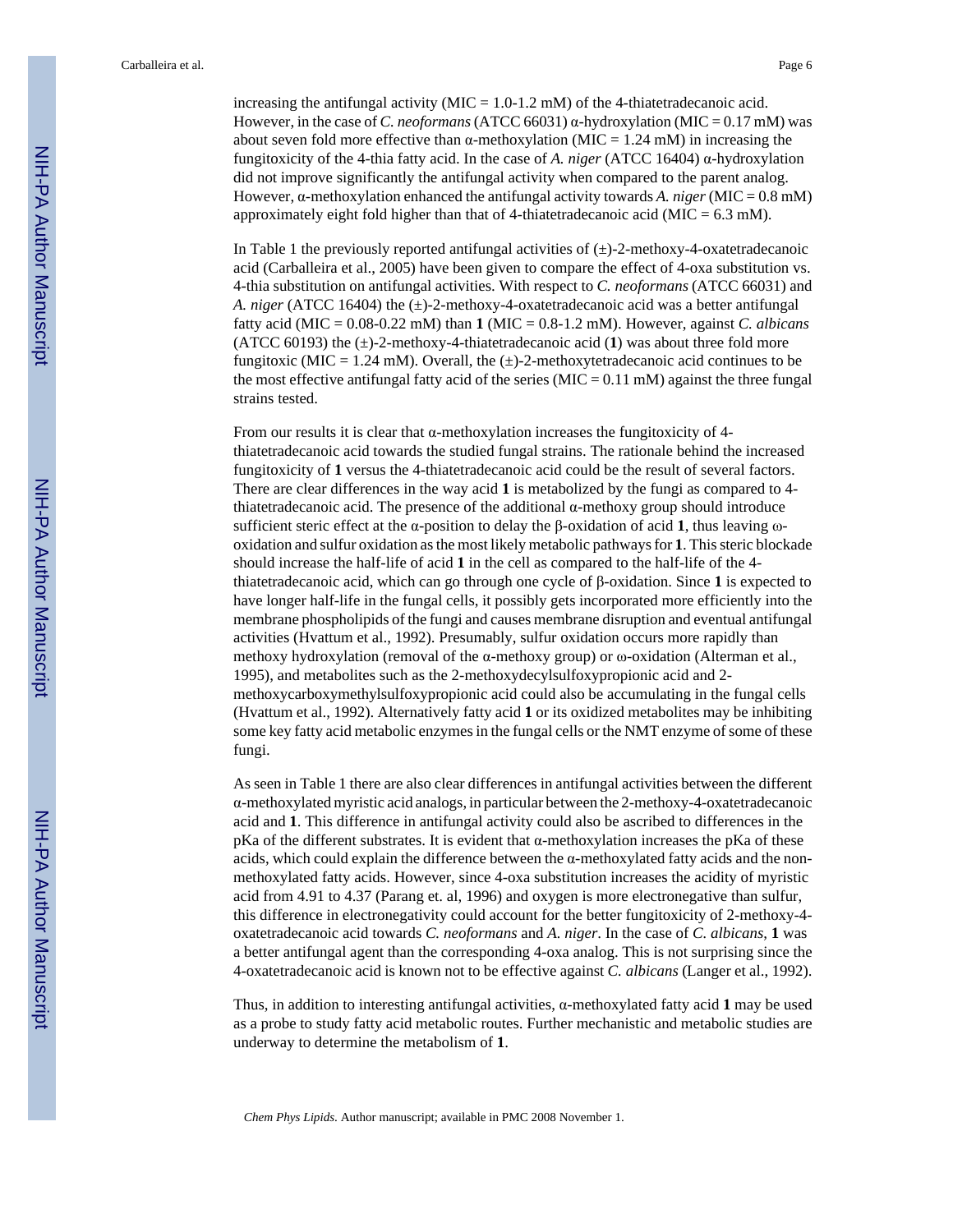#### **Acknowledgements**

This work was supported by a grant from the SCORE program of the National Institutes of Health (Grant No. S06GM08102). R. O'Neill thanks the NIH-RISE program for a graduate fellowship. We thank Fred Strobel (Emory University) for the high resolution mass spectral data.

### **References**

- Alterman MA, Chaurasia CS, Lu P, Hanzlik RP. Heteroatom substitution shifts regioselectivity of lauric acid metabolism from omega-hydroxylation to (omega-1)-oxidation. Biochem. Biophys. Res. Commun 1995;214:1089–1094. [PubMed: 7575514]
- Carballeira NM, Ortiz D, Parang K, Sardari S. Total synthesis and *in vitro*-antifungal activity of (±)-2 methoxytetradecanoic acid. Arch. Pharm. Pharm. Med. Chem 2004;337:152–155.
- Carballeira NM, O'Neill R, Parang K. Racemic and optically active 2-methoxy-4-oxatetradecanoic acids: novel synthetic fatty acids with selective antifungal properties. Chem. Phys. Lipids 2005;136:47–54. [PubMed: 15899476]
- Dyroy E, Wergedahl H, Skorve J, Gudbrandsen OA, Songstad J, Berge RK. Thia fatty acids with the sulfur atom in even or odd positions have opposite effects on fatty acid catabolism. Lipids 2006;41:169–177. [PubMed: 17707983]
- Galgiani JN. Susceptibility testing of fungi: current status of the standardization process. Antimicrob. Agents Chemother 1993;37:2517–2521. [PubMed: 8109912]
- Gudbrandsen OA, Dyroy E, Bohov P, Skorve J, Berge RK. The metabolic effects of thia fatty acids in rat liver depend on the position of the sulfur atom. Chem. Biol. Interact 2005;155:71–81. [PubMed: 15949791]
- Hovik R, Osmundsen H, Berge R, Aarsland A, Bergseth S, Bremer J. Effects of thia-substituted fatty acids on mitochondrial and peroxisomal β-oxidation. Biochem. J 1990;270:167–173. [PubMed: 2396976]
- Hvattum E, Skrede S, Bremer J, Solbakken M. The metabolism of tetradecylthiopropionic acid, a 4-thia stearic acid, in the rat. Biochem. J 1992;286:879–887. [PubMed: 1417748]
- Kishore NS, Wood DC, Mehta PP, Wade AC, Lu T, Gokel GW, Gordon JI. Comparison of the acyl chain specificities of human myristoyl-CoA synthetase and human myristoyl-CoA:protein *N*myristoyltransferase. J. Biol. Chem 1993;268:4889–4902. [PubMed: 8444867]
- Langer CA, Lodge JA, Travis SJ, Caldwell JE, Lu T, Li Q, Bryant ML, Devadas B, Gokel GW, Kobayashi GS, Gordon JI. 4-Oxatetradecanoic acid is fungicidal for *Cryptococcus neoformans* and inhibits replication of human immunodeficiency virus I. J. Biol. Chem 1992;267:17159–17169. [PubMed: 1512254]
- Nam NH, Sardari S, Selecky M, Parang K. Carboxylic acids and phosphate ester derivatives of fluconazole: synthesis and antifungal activities. Bioorg. Med. Chem 2004;12:6255–6269. [PubMed: 15519168]
- Parang K, Knauss EE, Wiebe LI, Sardari S, Daneshtalab M, Csizmadia F. Synthesis and antifungal activities of myristic acid analogs. Arch. Pharm. Pharm. Med. Chem 1996;329:475–482.
- Skrede S, Wu P, Osmundsen H. Effects of tetradecylthiopropionic acid and tetradecylthioacrylic acid on rat liver lipid metabolism. Biochem. J 1995;305:591–597. [PubMed: 7832778]
- Skrede S, Sørensen HN, Larsen LN, Steineger HH, Høvik K, Spydevold ØS, Horn R, Bremer J. Thia fatty acids, metabolism and metabolic effects. Biochim. Biophys. Acta 1997;1344:115–131. [PubMed: 9030189]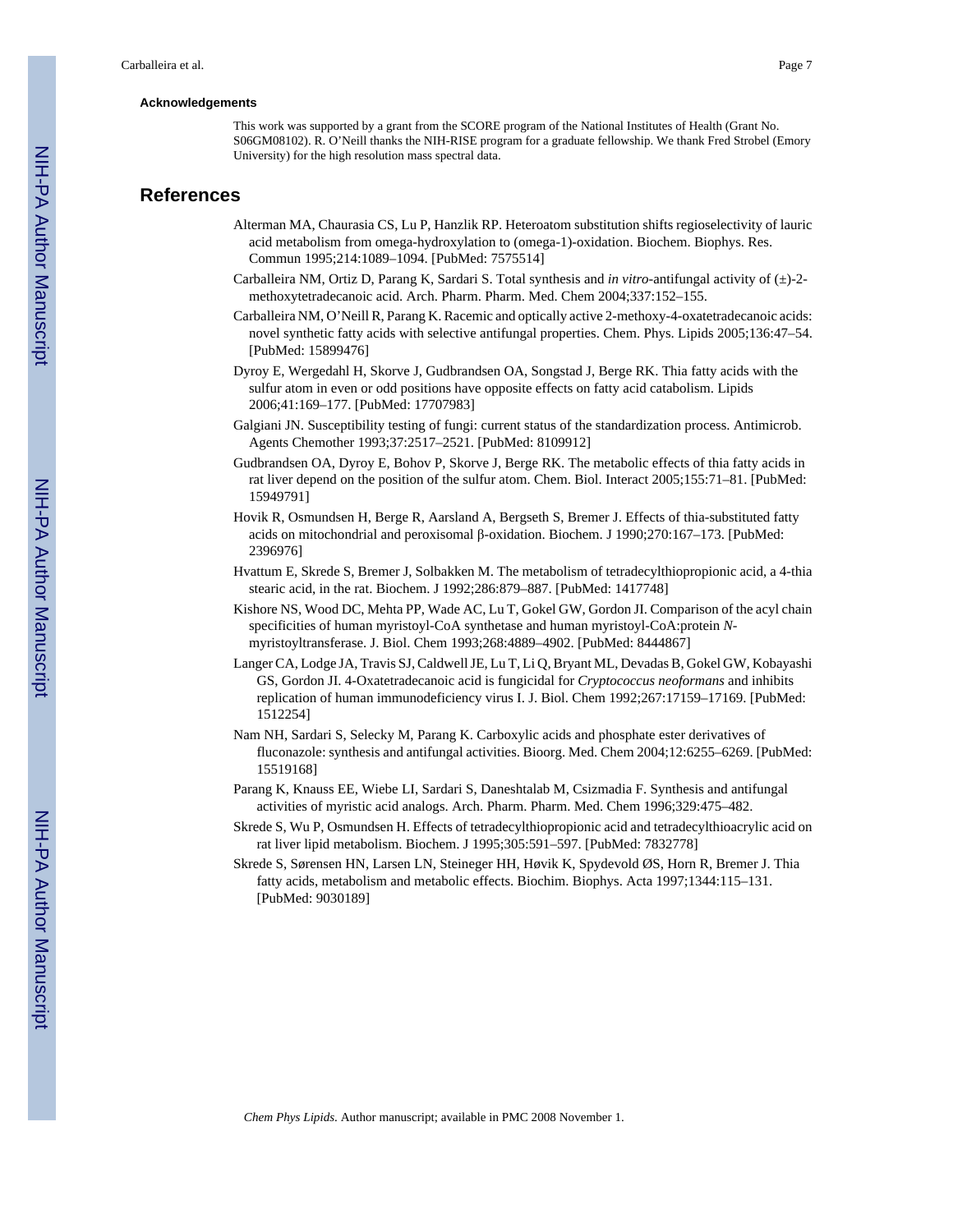Carballeira et al. Page 8



i) NaH, 2-(2-bromomethyl)-1,3-dioxolane, THF, 0°C, 5h; ii) Amberlyst, acetone-H<sub>2</sub>O (1:1), 60°C, 24h; iii) trimethylsilyl cyanide/Et<sub>3</sub>N<sub>,</sub> CH<sub>2</sub>Cl<sub>2</sub>, 0°C<sup>,</sup> 3h; iv) HCl (conc.), 65°C, 24h; v) NaH, CH<sub>3</sub>I<sub>,</sub> THF, rt, 4h.

#### **Scheme 1.**

Synthesis of (±)-2-hydroxy-4-thiatetradecanoic acid ( **5**) and (±)-2-methoxy-4 thiatetradecanoic acid ( **1**).